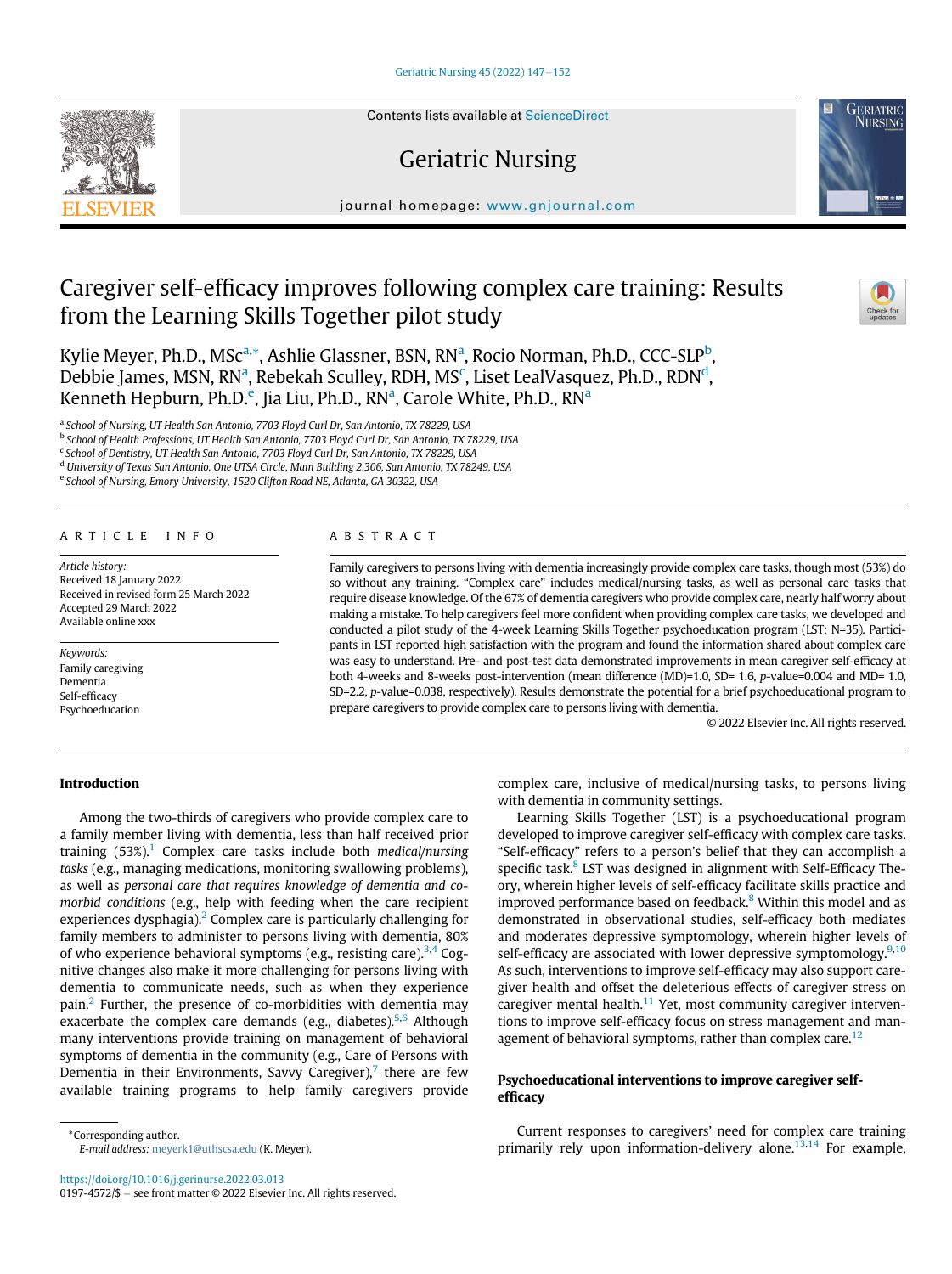following the seminal report on lack of support for medical/nursing tasks, AARP and partners launched the Home Alone Alliance video library to show caregivers how to perform tasks. Similarly, the AlzMed materials also provide advice on managing medical/nursing tasks, relying on passive learning approaches such as reading a book or website.<sup>[13](#page-5-12)</sup> Yet, interventions to improve caregiver self-efficacy are most effective when they integrate skill-building, such as psychoeducational approaches.[12](#page-5-11) Caregiver psychoeducational interventions are characterized by their integration of discussion and active learn-ing components, in addition to information delivery.<sup>[15](#page-5-14)</sup>

Prior studies of psychoeducational programs demonstrate their ability to improve dementia caregiver self-efficacy, although none have focused on the performance of complex care. $12,16$  $12,16$  $12,16$  For example, Tele-Savvy is a six-week group-based online program made to develop caregivers' skills to manage behavioral symptoms of dementia using psychoeducational approaches, including active learning, caregiver coaching, and assignments to teach problem-solving.<sup>1</sup> Results from a recent randomized controlled trial of Tele-Savvy demonstrated that participation improved caregiver self-efficacy compared to both active and non-active control groups. $18$  In addition, caregivers also reported improvements in caregiver mastery, lower levels of depression and stress, as well as less bother from behavioral symptoms of dementia following participation in Tele-Savvy.

# The present study

The purpose of this study was to determine the feasibility of delivering LST with fidelity, acceptability among caregivers to people living with dementia, and to preliminarily examine the extent to which LST improved self-efficacy in accordance with the intervention's theoretical approach.[19](#page-5-18) The investigators hypothesized that caregivers who participate in the Learning Skills Together program would report higher average self-efficacy following participation.

#### Materials and methods

## Design

In this pilot study, we used a single group repeated measure design.

## Procedures

Caregivers completed a self-administered baseline survey 1-week prior to when they were scheduled to participate in LST. The 4-session intervention took place over two weeks. A post-test survey was sent by an email survey link 4 weeks after the final session of the program, and a final survey was administered 4-weeks after that (8 week post-intervention survey). Caregivers completed an online satisfaction survey at the end of the program. Caregivers were recruited using flyers distributed at geriatric and memory clinic sites, social media posts, newsletter notifications with community partners, word-of-mouth, and the Alzheimer's Association Trial Watch website. Caregivers could complete eligibility screening either online or by telephone. Those who completed an online screening survey received a telephone follow-up call to consent into the study.

### Sample

To be eligible to participate in the study, participants had to be at least 18 years old and provide unpaid care to a family member, including families of choice, living with mid-stage Alzheimer's disease and related dementias (ADRD). Participation was limited to those caring for someone living with mid-stage dementia, as program content was tailored to the care most often at mid-stage, such as management of behavioral symptoms of dementia. Caregivers had to self-report the care recipient received a diagnosis of ADRD from a physician. Staging was determined using the Global Deterioration Scale, administered by phone, wherein eligible participants characterized their family member's ADRD symptoms as fitting with Stages 4 to 6.[20](#page-5-19) Caregivers further had to provide care to someone who required assistance with 1) at least two instrumental activities or 2) at least one activity of daily living.<sup>[21](#page-5-20)[,22](#page-5-21)</sup> Paid caregivers, those who could not read and speak English, caregivers who did not have reliable access to a computer or tablet device and internet, or who planned to place the care recipient in a skilled nursing facility in the next three months were not eligible to participate in the research study. Those who were not eligible to participate in the study could still attend Learning Skills Together.

## Intervention

Learning Skills Together was delivered over 4, 1.5 h sessions held over Zoom videoconference. Four to ten caregivers attended per session, which was facilitated by a master's-level gerontologist. LST was developed by an interdisciplinary team of healthcare professionals, including nurses, occupational therapists, a dental hygienist, a nutritionist, a speech-language pathologist, and gerontologists. The program was originally delivered in-person during a 5 h workshop provided by a caregiver education program placed within a university. Prior to being tested as a research intervention, the program contracted with a local Area Agency on Aging to receive payment for delivering Learning Skills Together as a part of the National Family Caregiver Support Program. Prior to beginning the research study, LST transitioned online in response to COVID-19 social distancing requirements. The development of the online program was guided by lessons learned from this in-person workshop. For example, similar to prior studies on caregivers' preferences for intervention, we found that caregivers enjoyed learning from other caregivers and thus integrated more opportunities for group discussion into the LST.<sup>23</sup> Content addresses common training needs identified in national studies, as well as qualitative feedback from caregivers.<sup>[2,](#page-5-1)[14](#page-5-13)[,24](#page-5-23)</sup> Each session covered 2 to 3 topics, including: managing behavioral symptoms of dementia, communicating with someone living with dementia based on cognitive changes, providing mobility assistance and home safety (e.g., using a gait belt, pivot transfers), preparing special diets and nutrition (e.g., address the loss of appetite), monitoring and managing swallowing problems (e.g., when to thicken liquid), maintaining oral hygiene (e.g., monitoring for sores), managing bowel and bladder incontinence (e.g., prevention of urinary tract infections), and managing medications (e.g., monitoring side effects). During the pilot study, the content was either delivered by healthcare faculty or doctoral students, or else via recorded video presentations that were prepared by these presenters. Participants were also welcomed to participate in an optional "booster" session administered 5 weeks after the initial program, wherein they reviewed key concepts.

Goal Setting. Prior to participating in the first group session, caregivers were asked to complete a goals worksheet using an online form, as individual goal-setting activities are hypothesized to improve caregiver self-efficacy.<sup>[25](#page-5-24)</sup> Participants were asked to either select suggested goals pertaining to session objectives or write their own goals. After selecting 3 to 5 goals, a nurse interventionist called the caregiver to review goals one-on-one. During this call, suggestions were made to ensure goals were realistic and relevant to the caregiver's needs.

# Measures

Primary Outcome Measures. We measured caregiver self-efficacy using the 3-item Caregiver Competence Scale (Cronbach's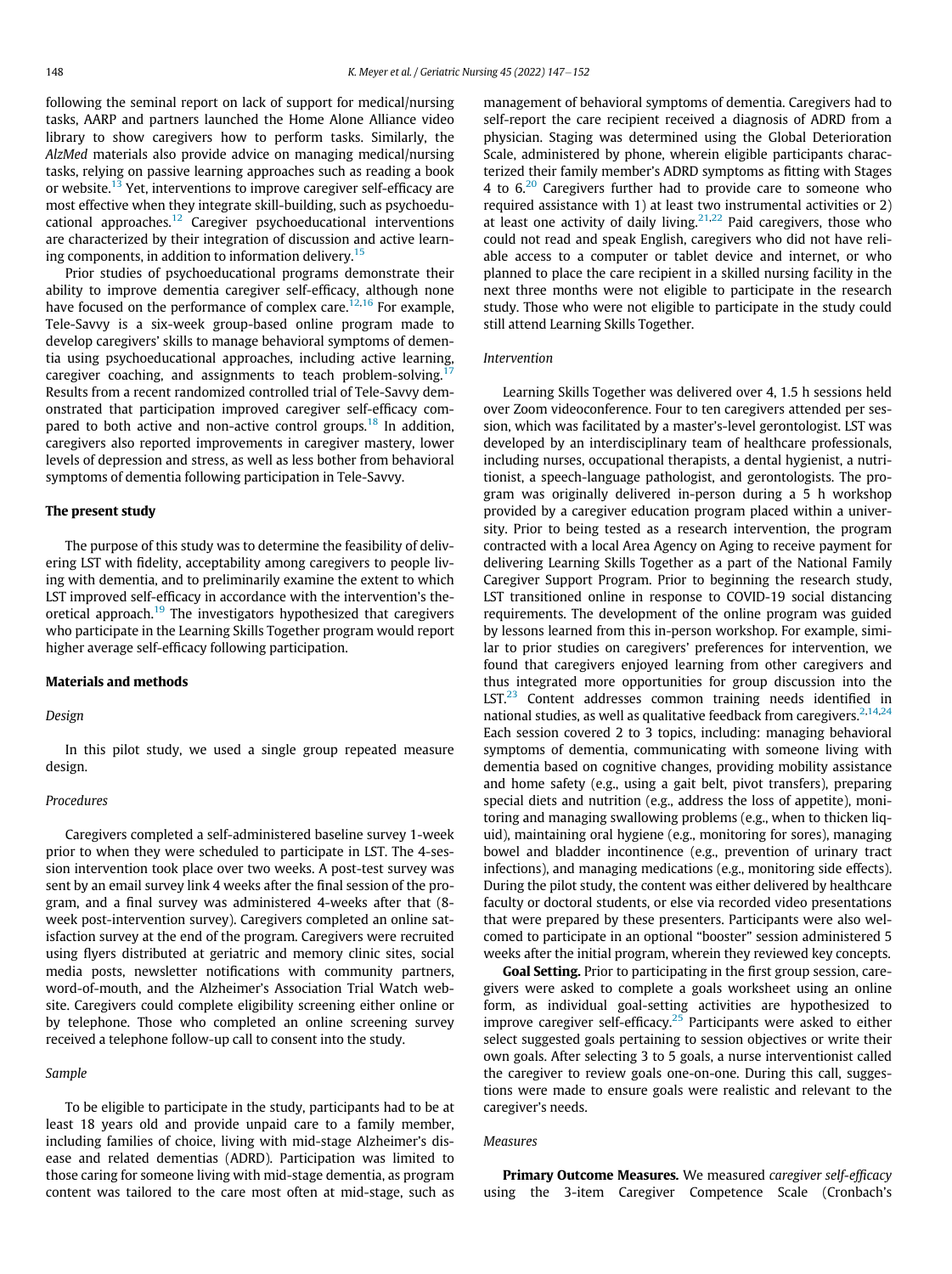alpha=0.74, range: 3 to 15). $^{26}$  $^{26}$  $^{26}$  For this scale, caregivers were asked to indicate their level of agreement with statements about their sense of confidence as a caregiver (e.g., "I feel confident that I am meeting the needs of my relative"). Caregiver self-efficacy when providing complex care tasks was measured using a 14-item author-generated measure, as the investigator team was not aware of any validated measures of caregiver self-efficacy when completing complex care tasks. Items were based on topics addressed during LST (e.g., managing incontinence) and thus reflected complex care tasks most often conducted by family caregivers. Caregivers rated how confident they felt with each item, with responses ranging from 0 ("Not confident at all") to 5 ("Very confident"; Cronbach's alpha=0.88, range 0 to 70).

Paricipant Engagement. Participant engagement, and important component of peer learning, was monitored in multiples ways. First, caregiver attendance at each session was recorded, such that we could learn the average number of sessions attended. Further, because attendance does not necessearily mean being engaged in discussion, in a post-intervention satisfaction survey emailed to participants, caregivers were asked the extent to which they found the Learning Skills Together Program to be interactive from 1 ("Strongly disagree") to 5 ("Strongly agree"). In addition, during two cohorts in February and March 2021, an observer monitored sessions and rated the level of engagement ("Not at all engaged," "Somewhat engaged," "Mostly engaged," or "Definitely engaged"). $27$  Though not a measure of participant engagement, this individual also rated the extent ot which presenters matched session objectives ("Definitely matched," "Mostly matched," "Somewhat matched," and "Not at all matched"). The observer could write notes regarding their observations.

Participant Characteristics. Information about participant demographics (e.g., gender, age, race/ethnicity, educational attainment) and their caregiving situation (e.g., relationship to the recipient of care, hours per week spent on caregiving) were collected in the baseline survey. Additionally, caregivers were asked to provide information about assistance provided with activities of daily living (ADL) and instrumental activities of daily living (IADL). $21,22$  $21,22$  $21,22$ 

## Analysis

<span id="page-2-0"></span>Descriptive statistics, including means, frequencies, and variances were used to describe participants' demographic characteristics, caregiving situations, outcomes, and satisfaction. To determine whether there was a statistically significant difference in selected outcome scores from the pre-test survey and post-tests, we conducted paired t-tests to compare 1) baseline scores to the 4-week post-intervention survey and 2) baseline scores to the 8-week postintervention survey. We did not control for covariates, as bivariate analyses showed no association between baseline characteristics and outcomes.[28](#page-5-27) Further, as this was a pilot study, we focused on the directionality of results rather than testing statistical significance. All analyses were conducted in Stata 15.1. This study was determined by the UT Health San Antonio Institutional Review Board to be Exempt (HSC20200410E). This study is registered at ClinicalTrials.gov, Protocol NCT04428034.

# Results

## Intervention delivery

The Learning Skills Together program took place monthly from September 2020 to May 2021. Two programs were held in May 2021 due to high demand. Monthly sessions were attended by 8.2 participants on average, among whom half were study participants. Session monitoring was successfully completed in 14 of the 16 possible intervention sections (87.5%). Presenters "Mostly matched" (6) or "Definitely matched" (8) session objectives in all sections.

## Sample

The analytic sample included all eligible participants who completed the baseline survey and attended at least two of the four Learning Skills Together sessions (see [Fig. 1](#page-2-0)). The baseline sample included 35 participants, of whom 29 completed the 4-week followup survey, and 25 completed the 8-week follow-up survey. One participant completed the second but not the first follow-up survey. Of those who responded to the 4-week survey, one caregiver reported that they were no longer a caregiver, such that the study had a retention rate of 83% at 4-weeks post-intervention and 71% at 8-weeks post-intervention.



#### Fig. 1. Construction of study sample.

Note: All attendees were screened for eligibility. N=4 caregivers screened to participate in the program, were found to be ineligible for the study, and did not attend sessions.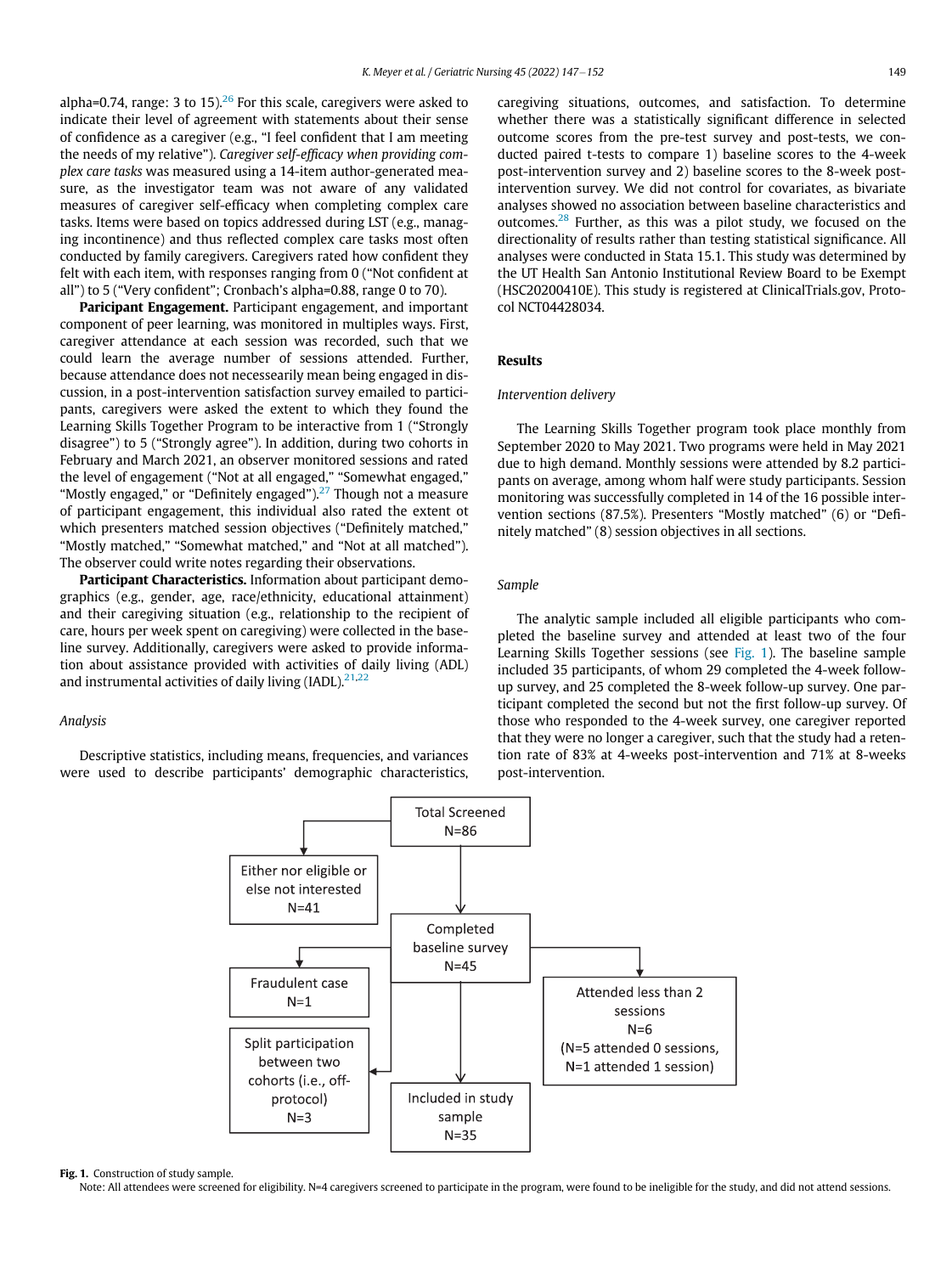# Sample Characteristics

Participant Demographic Characteristics. Participants ranged in age from 25 to 85 years, with an average age of 63 (SD= 14.2). Most participants were women (83%). Fifty-four percent of the sample was Caucasian/white, followed by Hispanic (29%), African American/Black (9%), and Asian (9%).

Caregiving Situations. Nearly all participants were the primary caregiver (91%), and most shared a residence with the care recipient (82%). Spouses comprised the highest proportion of study participants (46%), followed by adult children (40%). As anticipated, given the focus on caregivers to persons with mid-stage dementia, most participants (67%) had been in this role for at least 3 years. Care recipients needed assistance with an average of 4 ADLs and 8 IADLs. Additional demographic information about the sample and their caregiving situations is described in [Table 1.](#page-3-0)

Complex Care Tasks. Participants completed an average of 12.1 of 14 complex care tasks and had an average self-efficacy score of 3.7 out of 5 at baseline. The tasks which caregivers felt most confident completing included communicating with the care recipient's healthcare team (M=4.6, SD=0.6), making choices about the care recipient's healthcare if they are not able to (M=4.5, SD=0.7), and preparing foods that are nutritious (M=4.2, SD=1.4). Caregivers were least confident with managing incontinence issues (M=2.5, SD=1.7), managing behavioral symptoms of dementia (M=2.6, SD=1.4), and assisting with mobility tasks (M=2.8, SD=1.7). Supplementary Table S1 describes the caregivers' self-efficacy with complex care tasks at baseline.

Comparison of the Characteristics of Study Completers vs. Non-Completers. Bivariate comparisons of participants who completed and did not complete the 8-week survey demonstrated a statistically significant difference in scores for depressive symptomology at

## <span id="page-3-0"></span>Table 1

Sample Characteristics, N=35.

|                                                            | N              | %    |
|------------------------------------------------------------|----------------|------|
| Age <sup>1</sup>                                           | 62.6           | 14.2 |
| Female                                                     | 29             | 82.9 |
| Race and ethnicity                                         |                |      |
| Caucasian/white                                            | 19             | 54.3 |
| African American/Black                                     | 3              | 8.6  |
| Hispanic                                                   | 10             | 28.6 |
| Asian                                                      | 3              | 8.6  |
| <b>Educational attainment</b>                              |                |      |
| High school                                                | $\overline{2}$ | 5.7  |
| Some college                                               | 3              | 8.6  |
| College and/or post-graduate                               | 15             | 42.9 |
| Post-graduate                                              | 15             | 42.9 |
| Employment                                                 |                |      |
| Full-time                                                  | 8              | 22.9 |
| Part-time                                                  | 5              | 14.3 |
| Retired                                                    | 17             | 48.6 |
| Unemployed                                                 | $\overline{4}$ | 11.4 |
| Decline to state                                           | $\mathbf{1}$   | 2.9  |
| Primary Caregiver                                          | 31             | 91.1 |
| Caregiving relationship                                    |                |      |
| Spouse                                                     | 16             | 45.7 |
| Parent, incl. in-laws                                      | 14             | 40.0 |
| Other                                                      | 5              | 14.3 |
| Shared residence                                           | 32.8           | 82.3 |
| Length of time caregiving                                  |                |      |
| Less than 1 year                                           | 5              | 14.3 |
| 1 to 2 years                                               | 6              | 17.1 |
| 3 to 5 years                                               | 16             | 45.7 |
| More than 5 years                                          | 8              | 22.9 |
| Hours of caregiving per week <sup>1</sup>                  | 62             | 46.5 |
| Number of Activities of Daily Living $(0 \text{ to } 6)^1$ | 3.8            | 2.3  |
| Number of Activities of Daily Living (0 to 9) <sup>1</sup> | 7.7            | 1.4  |

<span id="page-3-1"></span>Mean and standard of deviation reported.

baseline. Participants who dropped out of the study reported higher depression scores (M=10.3, SD=2.3) than those who completed the 8 week survey (M=6.2, SD=0.9; p-value=0.049). There were no other statistically significant differences in demographic characteristics or other baseline measures.

## **Outcomes**

Caregiver Self-Efficacy. We observed statistically significant improvements in overall self-efficacy from the baseline survey to the 4-week post-intervention survey (MD=1.0, SD=1.6, p-value=0.004; [Table 2\)](#page-4-0). This was considered a medium/large effect size (Cohen's  $d=$ 0.61). Improvements from baseline were maintained at the 8-week post-intervention survey, though there was greater variation (MD=1.0, SD=2.2, p-value=0.038), and, as such, the effect size for this test was small to medium in size (Cohen's  $d= 0.43$ ). [Table 3](#page-4-1) describes changes in the average scores, and Table 4 displays the result from the paired t-tests for each outcome. Summary statistics described in the text are from those cases included in t-test analyses.

Caregiver Self-Efficacy with Complex Care Tasks. We also found improvements in caregiver self-efficacy with complex care tasks from baseline to the 4-week survey. Scores increased from a mean of 3.7 to a mean of 4.2. This change remained at the 8-week survey. Both the 4-week and the 8-week changes in scores for self-efficacy with complex care tasks from baseline were statistically significant  $(p$ -value=0.006 and  $p$ -value=0.036, respectively).

## Caregiver satisfaction with Learning Skills Together

Overall, caregivers reported a high degree of satisfaction with the Learning Skills Together program. Almost 97% of survey completers said they would be "Very likely" to recommend LST to another caregiver, with one caregiver reporting they would "Likely" recommend the program (N=32). All satisfaction survey completers said they "Strongly agree" (90.6%) or "Agree" (9.4%) with the statement "I enjoyed participating In the Learning Skills Together program." We also found that 96.7% found the information shared about complex care easy to understand (N=31). Additional satisfaction survey data can be found in Supplementary Table S2.

## Participant engagement

Participants attended an average of 3.7 of the 4 LST sessions. Both participants and the observer indicted high levels of engagement during group sessions, an important condition for peer-learning to occur. All 32 satisfaction survey participants agreed or strongly agreed that sessions were interactive (100.0%). The observer reported that participants were "Definitely engaged" in half of the sessions (7), or else "Mostly" (4) or "Somewhat" (3) engaged. Comments also described sessions as interactive: "Group was interactive with sharing personal experiences and struggles similar to case studies presented."

# Discussion

Findings from this pilot study support feasibility and acceptability of delivering a psychoeducational complex care intervention to dementia family caregivers online. Caregivers were highly satisfied with the program, and fidelity reports demonstrated high adherence to intervention objectives. Moreover, we observed preliminary evidence that participants scored higher on anticipated outcomes, including self-efficacy, following the participation in LST. Although evidence is not conclusive given the study design, this finding is important given the possibility that complex care training could have the opposite effect and potentially overwhelm families to diminish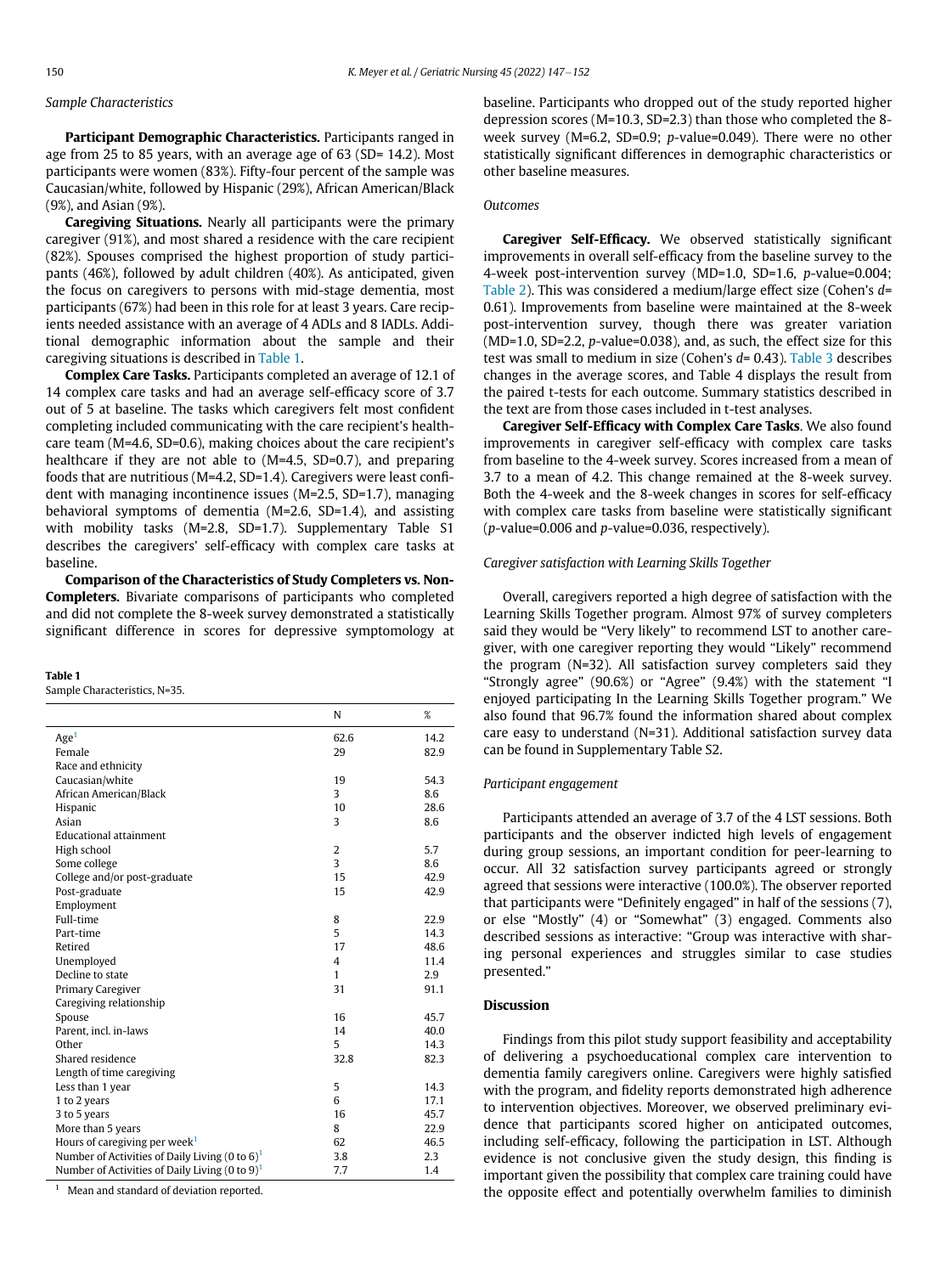<span id="page-4-0"></span>

| <b>Table 2</b>      |
|---------------------|
| Summary statistics. |

|                                       | $T1(N=35)$ |           | $T2(N=29)$    |      |           | $T3(N=27)$    |      |           |               |
|---------------------------------------|------------|-----------|---------------|------|-----------|---------------|------|-----------|---------------|
|                                       | M          | <b>SD</b> | <b>N</b> Miss | M    | <b>SD</b> | <b>N</b> Miss | M    | <b>SD</b> | <b>N</b> Miss |
| Competence                            | 11.6       | 2.6       |               | 12.6 | 2.2       |               | 12.7 | 2.0       |               |
| Self-efficacy with complex care tasks | ، ب        | 0.8       |               | 4.2  | 0.6       |               | 4.1  | 0.6       |               |

## <span id="page-4-1"></span>Table 3

T-test results.<sup>[1](#page-4-2)</sup>

|                                          | <b>T1 to T2</b> |           |         | <b>T1 to T3</b> |           |         |
|------------------------------------------|-----------------|-----------|---------|-----------------|-----------|---------|
|                                          | Mean<br>Diff.   | <b>SD</b> | p-value | Mean Diff.      | <b>SD</b> | p-value |
| Competence                               | 1.0             | 1.6       | 0.004   | 1.0             | 2.2       | 0.038   |
| Self-efficacy with<br>complex care tasks | 0.6             | 0.9       | 0.006   | 0.4             | 0.8       | 0.036   |

<span id="page-4-2"></span>Results are reported only for those cases included in t-test analyses.

self-efficacy with complex care. Our findings suggest this did not occur, and most participants indicated information on complex care easy to understand.

The unanticipated transition to digital delivery sparked concerns about our ability to deliver training on how to provide "hands-on" care over video conference, which might have undermined the implementation of strategies consistent with Self-Efficacy Theory. In the initial, in-person version of LST, participants were given a chance to practice some skills (e.g., how to brush with a collis curve toothbrush). $24$  Without the opportunity for direct feedback from healthcare experts on skill performance, we had to find alternative ways to improve self-efficacy, wherein practice and application are essential components. We did this using case studies, quizzes, group discussions, and other interactive activities to encourage practice and application of new skills. Notes from fidelity reports and satisfaction surveys suggest these strategies were successfully implemented, such as the observation of overall high engagement in discussion amongst participants and participants themselves reporting that sessions were interactive. Evidence of improved self-efficacy scores strengthens this conclusion. The finding that caregiver self-efficacy can be improved using digitally-delivered multicomponent psychoeducation is consistent with prior studies, such as the Tele-Savvy intervention that focuses on managing behavioral symptoms of dementia.[18](#page-5-17)[,29](#page-5-28) We are not aware of programs that use this approach focused primarily on complex care tasks.

Although effects from this pilot study are preliminary, and thus conclusions we can draw are limited, the change in mean self-efficacy departs from findings of the evaluation of AlzMed, where caregivers received a resource book or informational website on complex care alone and no change in confidence was observed. It is possible that the more active learning components within LST may have contrib-uted to greater improvements in caregiver self-efficacy.<sup>[13](#page-5-12)</sup> Holding Learning Skills Together over multiple sessions may also be important to maintaining changes in self-efficacy. DiZazzo-Miller et al. (2020) observed a decline in improvements with caregiver confidence 3-months post-intervention after a 2 h event focused on mobility, nutrition, and communication.<sup>[30](#page-5-29)</sup> In contrast, higher levels of self-efficacy from baseline largely remained 2-months after participation in Learning Skills Together.

Our pilot study results indicate Learning Skills Together is an acceptable intervention to dementia family caregivers, most of whom indicated high levels of satisfaction. Not only were caregivers satisfied with the intervention, but participants attended most sessions. High levels of attendance are particularly notable given the 6 h time commitment to participate. It also appears recruitment methods rendered a sample of caregivers for whom LST would be most relevant, as most participants reported high levels of personal care, such as ADLS, and provision of complex care topics covered in the intervention. Still, it is notable that we found a difference in retention for caregivers with high depressive symptomology. It is possible that persons with severe depression may benefit from more acute forms of mental health intervention prior to participation in Learning Skills Together. This is consistent with self-efficacy theory, wherein poor mental health may negatively impact a person's ability to engage in learning processes.<sup>[8](#page-5-7)</sup>

## **Limitations**

This study has several limitations. First, for this pilot study, we applied a pre- and post-test design with 35 participants, such that it is not clear that changes in self-efficacy can be attributed to the intervention alone due to both limited statistical power and the possibility of confounding factors. It is possible that self-efficacy would have improved regardless of intervention participation, as caregivers gained more experience managing complex care tasks. Further, given the extent of participant dropout, results from this study are subject to selection bias. Lower-than-anticipated retention by 8 weeks may be attributed to our survey data collection method, wherein participants' self-administered surveys were sent by email and thus did not engage sufficiently with study staff. Familiarity with staff is known to improve retention in longitudinal studies. $31$  In future research, we plan to administer surveys by Zoom with consistent members of the study team.

# Conclusion

Brief complex care psychoeducation delivered online to family caregivers to persons living with dementia appears to be a feasible and acceptable approach to improve caregiver confidence with complex care tasks. Results from this pilot study may reveal an addedvalue of group-based learning guided by self-efficacy theory, similar to prior caregiver interventions, to support confidence with complex care. To further test the hypothesis that group-based psychoeducation can improve caregiver confidence with complex care tasks, the authors plan to further test the efficacy of Learning Skills Together in a randomized controlled trial with an active control group. In this trial, we will also conduct further psychometric testing to examine the validity of measuring self-efficacy with the complex care instrument. First designed as a service program reimbursable by the National Family Caregiver Support Program, LST is responsive to recent national reports that call for intervention models that can be readily translated and scaled. $32,33$  $32,33$  Given the growing number of older adults expected to experience Alzheimer's disease or related dementia during their lifetime, interventions are needed to prepare family caregivers to confidently provide care while maintaining their own wellbeing and without fear of making a mistake. $32,34$  $32,34$  $32,34$ 

# Funding

The project described was supported by the National Institutes on Aging and National Center for Advancing Translational Sciences,